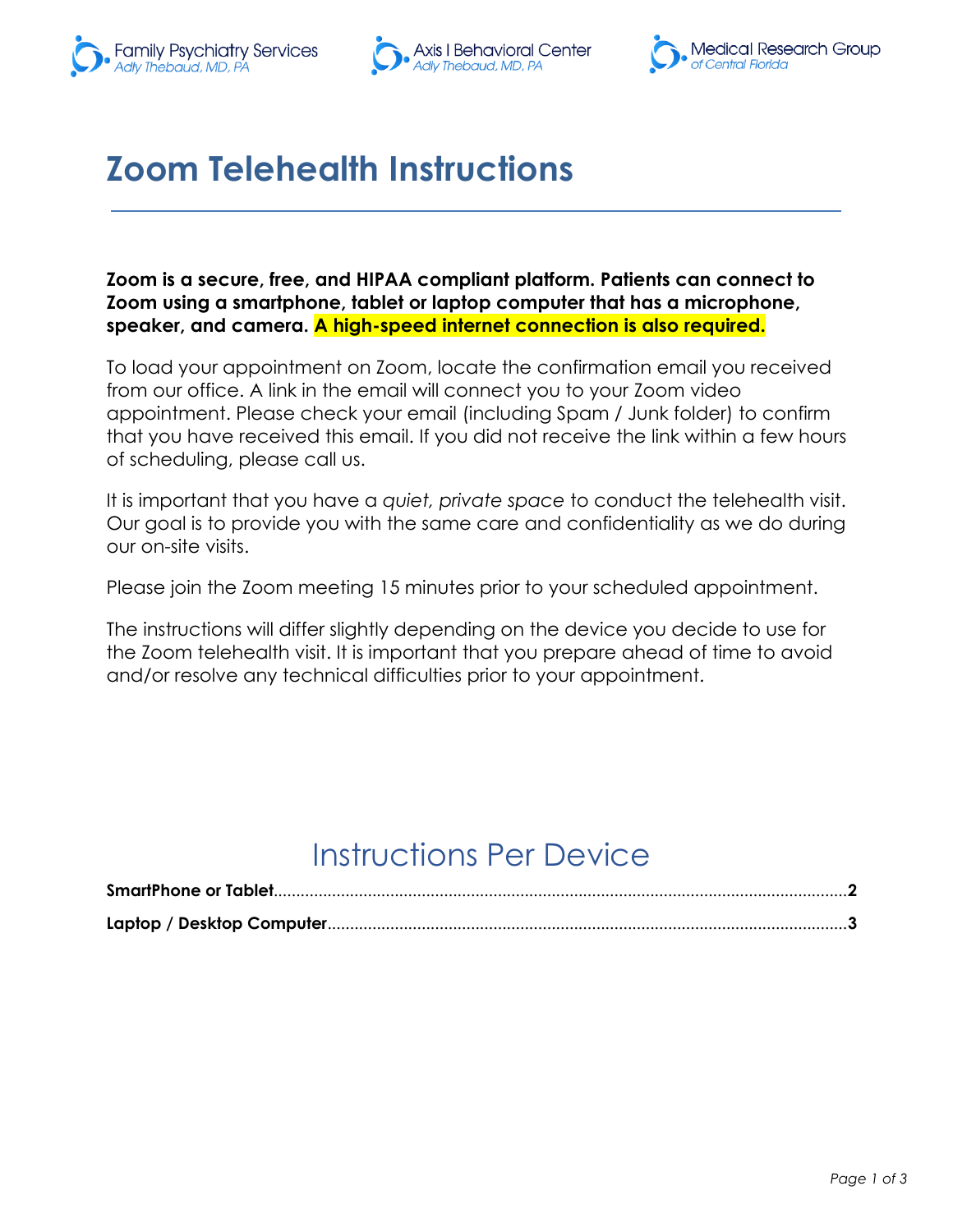# SMARTPHONE / TABLET

**1.** Visit the Apple App Store (iPhone) or Google Play app store (Android users) and download the Zoom application.



- **2.** After you have successfully installed Zoom on your smartphone / tablet, locate the email you received from our office and click the link to join the Zoom meeting. It will automatically open in the app.
- **3.** Zoom will ask your permission for several things:
	- Access the microphone: choose *"Allow"*
	- To hear others please join audio: choose *"Call using Internet Audio"*
	- Access the camera: choose *"Allow"*

#### Step-by-Step Video Instructions



**<https://youtu.be/GEQLjLYhuJQ>**